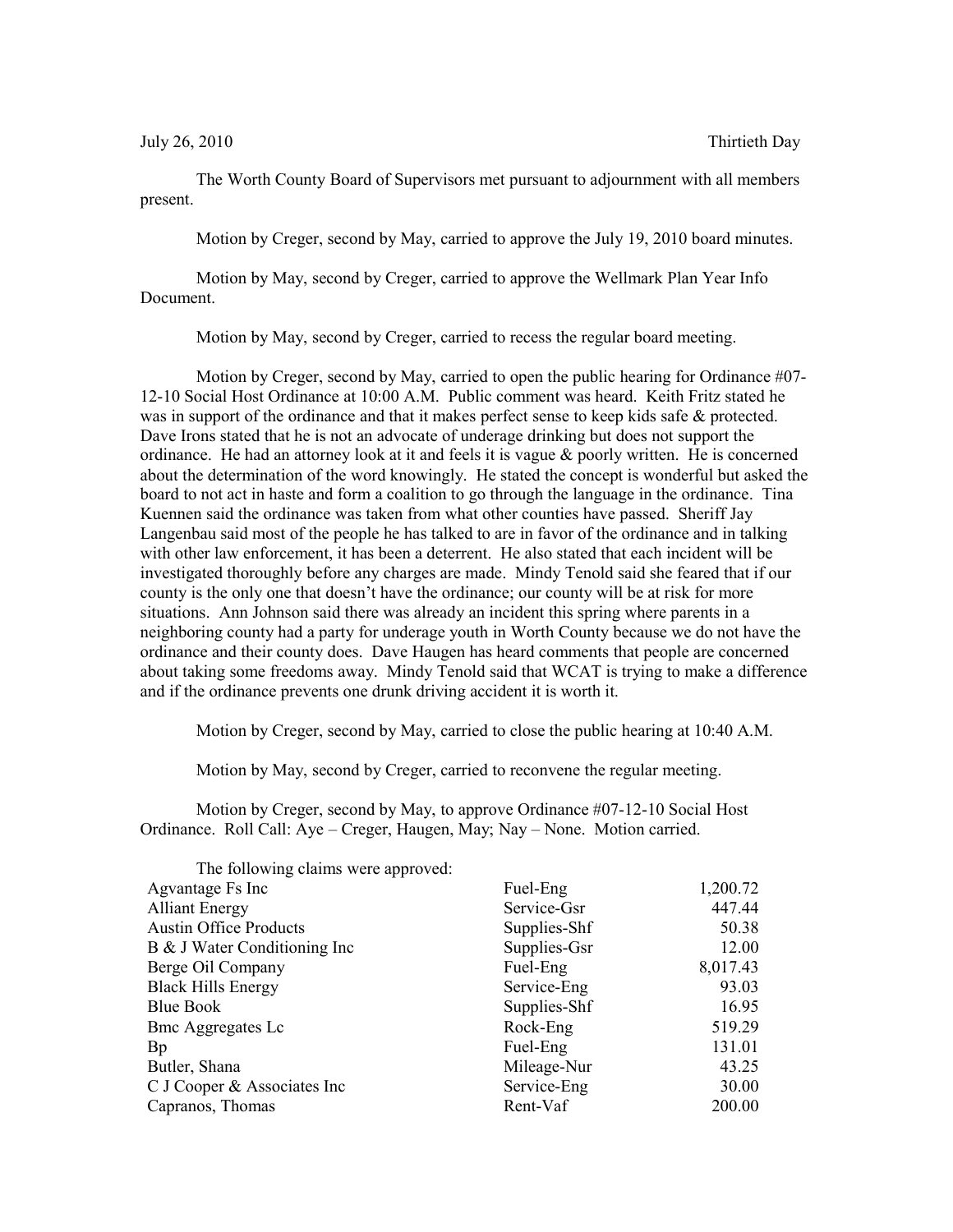| <b>Carquest Auto Parts</b>            | Parts-Eng        | 570.93     |
|---------------------------------------|------------------|------------|
| Cintas                                | Supplies-Eng     | 114.15     |
| City Of Fertile                       | Service-Eng      | 1,015.33   |
| City Of Grafton                       | Rutf-Eng         | 645.99     |
| City Of Hanlontown                    | Rutf-Eng         | 231.25     |
| City Of Joice                         | Rutf-Eng         | 574.06     |
| City Of Kensett                       | Rutf-Eng         | 282.81     |
| City Of Northwood                     | Service-Nur      | 57.00      |
| Codex                                 | Equip-Shf        | 5,727.00   |
| Community Care Inc                    | Service-Mha      | 441.42     |
| <b>Cornerstone Productions Llc</b>    | Service-Nur      | 100.00     |
| D & L Equipment                       | Parts-Eng        | 158.39     |
| Dave Syverson Ford Truck              | Parts-Eng        | 135.75     |
| Deano's Road Dust Control             | Service-Eng      | 462.00     |
| Dorsey, Kelli                         | Mileage-Nur      | 7.00       |
| Duncan Heights Inc                    | Service-Mha      | 2,866.20   |
| Fastenal                              | Parts-Eng        | 93.68      |
| Fiala Office Products Ltd.            | Supplies-Dap     | 68.00      |
| <b>Gildner Properties</b>             | Service-Mha      | 200.00     |
| Graham Tire                           | Supplies-Eng     | 1,078.46   |
| Greve Law Office                      | Rent             | 300.00     |
| Hanson, Jake                          | Edu-Trs          | 141.68     |
| Hanson, Patricia                      | Mileage-Mha      | 69.46      |
| Hendrikson, Debra                     | Mileage-Phd      | 110.50     |
| Hickle, Jolene                        | Mileage-Rec      | 21.62      |
| Hoiseth, Tarah                        | Mileage-Phd      | 151.50     |
| Horan, Teri Lee                       | Service-Shf      | 564.23     |
| Hotel Northwood                       | Rent-Soc         | 165.00     |
| Huebner, Cheryl                       | Mileage-Nur      | 15.50      |
| I Wireless                            | Service-Shf      | 624.79     |
| Icap                                  | Ins-Ins          | 61,485.00  |
| <b>Iowa Dept Of Natural Resources</b> | Permits-San      | 250.00     |
| Iowa Office Supply Inc                | Supplies-Eng     | 93.79      |
| Iowa Well Water Association           | Dues-San         | 65.00      |
| <b>Iowa Workforce Development</b>     | Unemployment Ins | 608.76     |
| Isac Group Health                     | Health Ins Prem  | 40,783.00  |
| J & J Machining Welding & Fabr        | Service-Eng      | 525.00     |
| Johnson, Hal                          | Utilities-Nur    | 1,707.42   |
| Johnson, Larry                        | Service-San      | 162.00     |
| Johnson, Teresa                       | Mileage-Nur      | 33.50      |
| Kaman Industrial Technologies         | Parts-Eng        | 216.12     |
| Kw Electric Inc                       | Service-Dap      | 173.25     |
| L R Falk Const Co                     | Rock-Eng         |            |
| Lake Mills Motor Sports Inc           | Parts-Shf        | 180,670.28 |
|                                       |                  | 497.22     |
| Langenbau, Jay                        | Supplies-Shf     | 29.98      |
| Lexis-Nexis                           | Service-Aty      | 128.00     |
| Low's Standard                        | Fuel-Asr         | 63.10      |
| Mainstay Systems Inc                  | Service-Shf      | 1,185.00   |
| Manly Junction Signal                 | Service-Asr      | 591.49     |
| Marshall & Swift Inc                  | Supplies-Eng     | 142.62     |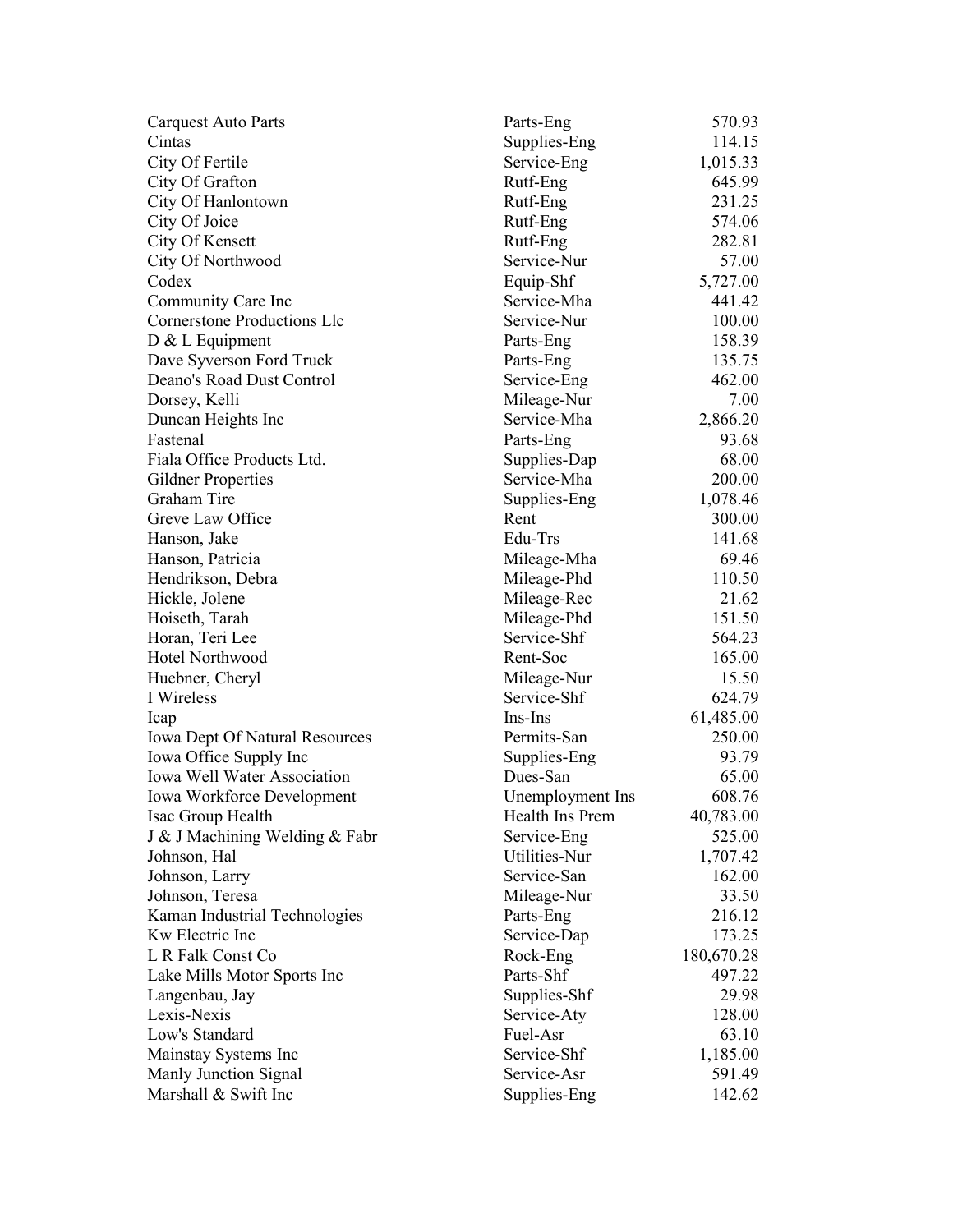| Martin Marietta Aggregates          | Rock-Eng       | 13,050.75 |
|-------------------------------------|----------------|-----------|
| <b>Mason City Business Systems</b>  | Service-Nur    | 127.83    |
| Maynard Johnson Estate              | Service-San    | 200.00    |
| Mental Health Center Of             | Service-Mha    | 1,126.00  |
| Myli, Diane                         | Mileage-Nur    | 18.95     |
| <b>Next Generation Technologies</b> | Service-Mha    | 1,069.04  |
| Niacog                              | Dues-Org       | 15,924.27 |
| North Central Regional              | Assessment-Dis | 4,745.40  |
| North Ia Area Comm College          | Edu-Nur        | 202.50    |
| North Iowa Reporting                | Service-Aty    | 33.00     |
| North Iowa Vocational               | Service-Mha    | 2,121.80  |
| Northwood Anchor                    | Service-Asr    | 1,198.60  |
| Northwood Electric Inc              | Service-Gsr    | 58.38     |
| Northwood Lumber Co                 | Supplies-Eng   | 378.99    |
| Northwood Sanitation                | Service-Nur    | 80.00     |
| Northwood Welding Inc               | Supplies-Eng   | 306.00    |
| Northwoods State Bank               | Supplies-Rec   | 19.00     |
| Northwoods State Bank               | Fees-Dap       | 190.30    |
| Odden, Bruce                        | Rent-Vaf       | 200.00    |
| Olsen Implement Co                  | Parts Rtn-Eng  | 156.35    |
| Olson, Teresa                       | Mileage-Rec    | 21.16     |
| <b>Olsons Trading Post Inc</b>      | Parts-Eng      | 113.34    |
| Omb Express Police Supply           | Supplies-Shf   | 82.99     |
| <b>Opportunity Village</b>          | Service-Mha    | 658.00    |
| Paetec                              | Service-Eng    | 7.69      |
| Parmley, Jerry                      | Exp-Vaf        | 42.03     |
| Pathology Associates                | Service-Mex    | 1,200.00  |
| Prazak, Edie                        | Mileage-Phd    | 60.00     |
| Printing Services Inc               | Supplies-Rec   | 172.99    |
| Qwest                               | Service-Eng    | 2,185.49  |
| Reindl Repair                       | Service-Shf    | 581.45    |
| Reyerson, Jessica                   | Mileage-Nur    | 9.75      |
| Rognes Bros. Excavating             | Service-Eng    | 3,720.00  |
| Rohne, Joel                         | Mileage-It/Gis | 140.76    |
| Rollins, Sarah                      | Mileage-Phd    | 29.50     |
| Scott Van Keppel Llc                | Parts-Eng      | 2,153.42  |
| South Minnesota Lubes               | Supplies-Eng   | 340.15    |
| Steinman, Brenda                    | Exp-Nur        | 63.50     |
| Tenold Olson Hagen Inc              | Ins-Ins        | 1,475.00  |
| <b>Thofson Tree Service</b>         | Service-Gsr    | 960.00    |
| Treasurer, State Of Iowa            | Service-Mha    | 180.00    |
| Triple T Enterprises Inc            | Supplies-Aty   | 1,311.50  |
| Tyler Technologies Inc              | Service-Dap    | 9,600.00  |
| Tyler Technologies Inc              | Edu-Aud        | 250.00    |
| <b>U S Postal Service</b>           |                | 176.00    |
|                                     | Postage-Shf    |           |
| Unique Paving Materials Corp.       | Supplies-Eng   | 224.25    |
| Venz, Al                            | Safety-Eng     | 150.00    |
| Ver Helst Snyder Drug               | Supplies-Aud   | 191.79    |
| Verizon Wireless                    | Service-It/Gis | 244.57    |
| Visa                                | Exp-Nur        | 1,139.43  |